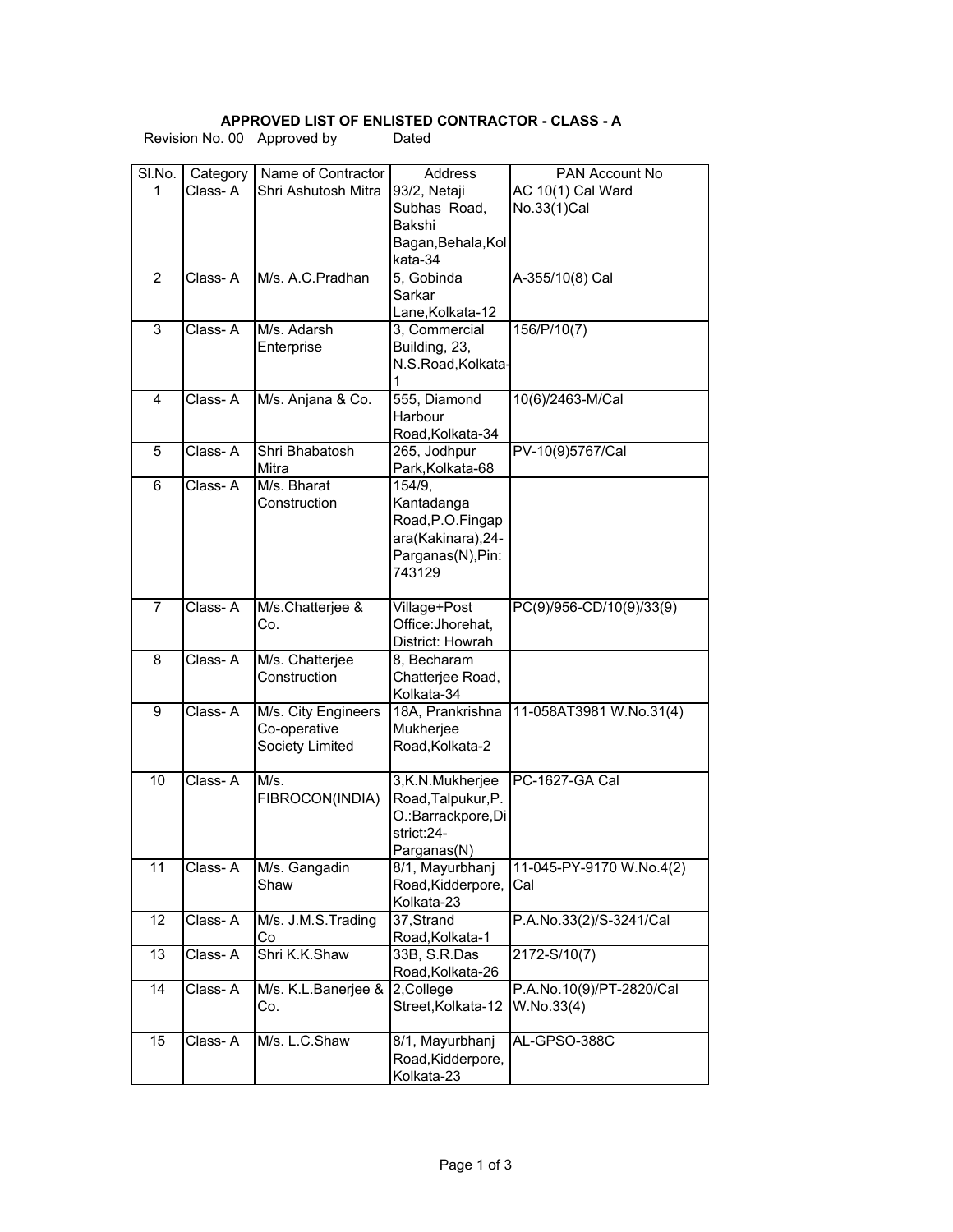## **APPROVED LIST OF ENLISTED CONTRACTOR - CLASS - A**

| Revision No. 00 Approved by |  |
|-----------------------------|--|
|-----------------------------|--|

Dated

| SI.No. |                     | Name of Contractor          | Address                              |                                     |
|--------|---------------------|-----------------------------|--------------------------------------|-------------------------------------|
| 16     | Category<br>Class-A | M/s. Modern                 |                                      | PAN Account No<br>PC/PN/8108/G/1305 |
|        |                     | <b>Sanitation Service</b>   | 14, Sishir Bagan<br>Road, Kolkata-34 |                                     |
| 17     | Class-A             | M/s. Modern                 | 82, Tollyganj                        | 10(9)/PZ-3766/Cal W.No.33(4)        |
|        |                     | Construction                | Circular                             |                                     |
|        |                     |                             |                                      |                                     |
| 18     | Class-A             | Shri Mahendra               | Road, Kolkata-53<br>9, Rifle Range   | 11-019P.T.-8344/10(1) Cal           |
|        |                     | Ch.Talukdar                 | Road, Kolkata-56                     |                                     |
| 19     | Class-A             | M/s. Mukherjee              | Batamore, PO: Ma                     | W-33(4)/M-2064/Cal                  |
|        |                     | Enterprise                  | hashtala, District-                  | W.No.33(4) Cal                      |
|        |                     |                             | 24-                                  |                                     |
|        |                     |                             | Parganas(South)                      |                                     |
| 20     | Class-A             | M/s.                        | 79, Ashoke                           | AKLPS 4313H W.No.53(1)              |
|        |                     | M.S.Construction            | Road, Kolkata-84                     | Cal                                 |
| 21     | Class-A             | M/s. New India              | 121/1/, Banamali                     |                                     |
|        |                     | Construction                | Ghoshal                              |                                     |
|        |                     |                             | Lane, Kolkata-34                     |                                     |
| 22     | Class-A             | N.C.Majumder                | 555, Diamond                         | FT-1893/10(7)/Cal                   |
|        |                     |                             | Harbour                              | W.No.33(2)                          |
|        |                     |                             | Road, Kolkata-34                     |                                     |
| 23     | Class-A             | M/s.Narayan                 | 167/3, Ray                           | 19(S)442-T/Cal                      |
|        |                     | <b>Engineering Works</b>    | <b>Bahadur</b>                       |                                     |
|        |                     |                             | Road, Behala, Kolk                   |                                     |
|        |                     |                             | ata-34                               |                                     |
| 24     | Class-A             | M/s. N.B.Supply             | 23/4/C, Roy                          | AACFM-5797M W.No.33(2)              |
|        |                     | Syndicate                   | Bagan                                |                                     |
|        |                     |                             | Street, Kolkata-6                    |                                     |
| 25     | Class-A             | M/s. Pyarelal               | 9, Joykrishna                        | AMWPS-5167M PT-                     |
|        |                     | Engineering & Co.           | Paul                                 | 2880/29(2)/Cal                      |
|        |                     |                             | Road, Kidderpore,                    |                                     |
|        |                     |                             | Kolkata-23                           |                                     |
| 26     | Class-A             | Sri P.K.Dutta               | 183, Lenin                           |                                     |
|        |                     |                             | Sarani(1st                           |                                     |
|        |                     |                             | floor), Kolkata-13                   |                                     |
| 27     | Class-A             | P.C.Jana                    |                                      |                                     |
| 28     | Class-A             | P.B.Enterprise              | 167/3, Ray                           | 10(8)/2177-B/Cal                    |
|        |                     |                             | Bahadur                              |                                     |
|        |                     |                             | Road, Behala, Kolk                   |                                     |
|        |                     |                             | ata-34                               |                                     |
| 29     | Class-A             | M/s. Ram Pyare              | 22/1, Mackanzie                      | ADAPA 0186G W.No.33(4)Cal           |
|        |                     | Awasthi & Bros.             | Lane, Howrah-711                     |                                     |
|        |                     |                             | 001                                  |                                     |
| 30     | Class-A             | M/s.Ramakanta &             | 22/1, Mackanzie                      | ADAPA0187H W.No.33(4)Cal            |
|        |                     | Co.                         | Lane, Howrah-711                     |                                     |
|        |                     |                             | 001                                  |                                     |
| 31     | Class-A             | M/s. Rajkamal               | 76, Beliaghata                       | 16(1)/487-K/Cal                     |
|        |                     | Enterprise                  | Main                                 |                                     |
|        |                     |                             | Road, Kolkata-10                     |                                     |
| 32     | Class-A             | Shri Sachindra<br>Putatunda | 17/17 Sishir                         | P.A.No.PC/886/P/C                   |
|        |                     |                             | Bagan<br>Road, Kolkata-34            |                                     |
|        | Class-A             |                             |                                      |                                     |
| 33     |                     | M/s. Sanibel                | 15, Sishir Bagan                     | P.A.No.19(4)/3362-P/Cal             |
|        |                     |                             | Road, Kolkata-34                     | W.No.52(4)Cal                       |